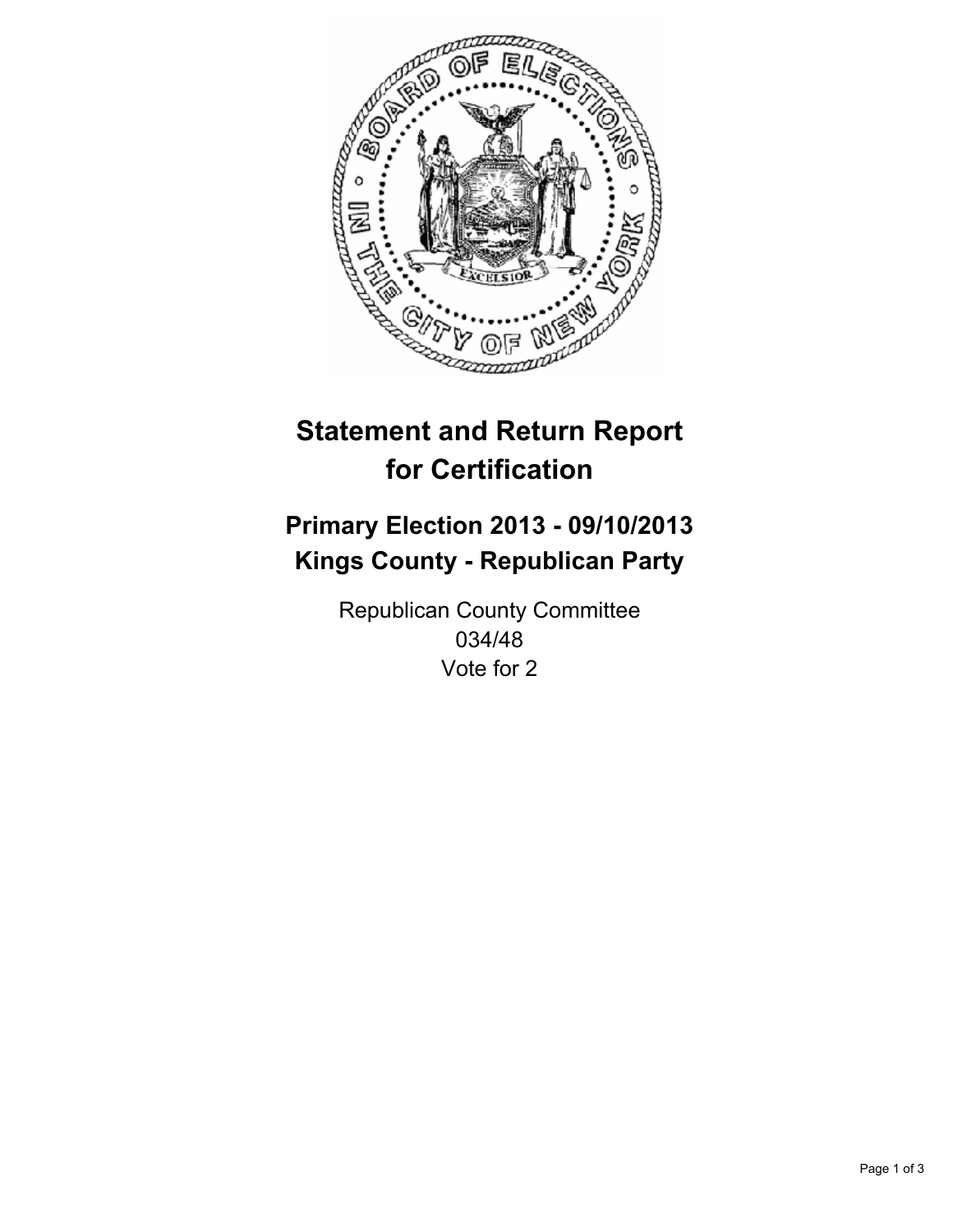

## **Assembly District 48**

| <b>EMERGENCY</b>         | 0  |
|--------------------------|----|
| ABSENTEE/MILITARY        | 0  |
| <b>FEDERAL</b>           | 0  |
| SPECIAL PRESIDENTIAL     | 0  |
| <b>AFFIDAVIT</b>         | 0  |
| <b>ESTHER G. MUELLER</b> | 4  |
| <b>CHAIM MUELLER</b>     | 4  |
| YITZCHOK HALPERT         | 3  |
| DEVORIE C. REIGER        | 5  |
| <b>Total Votes</b>       | 16 |